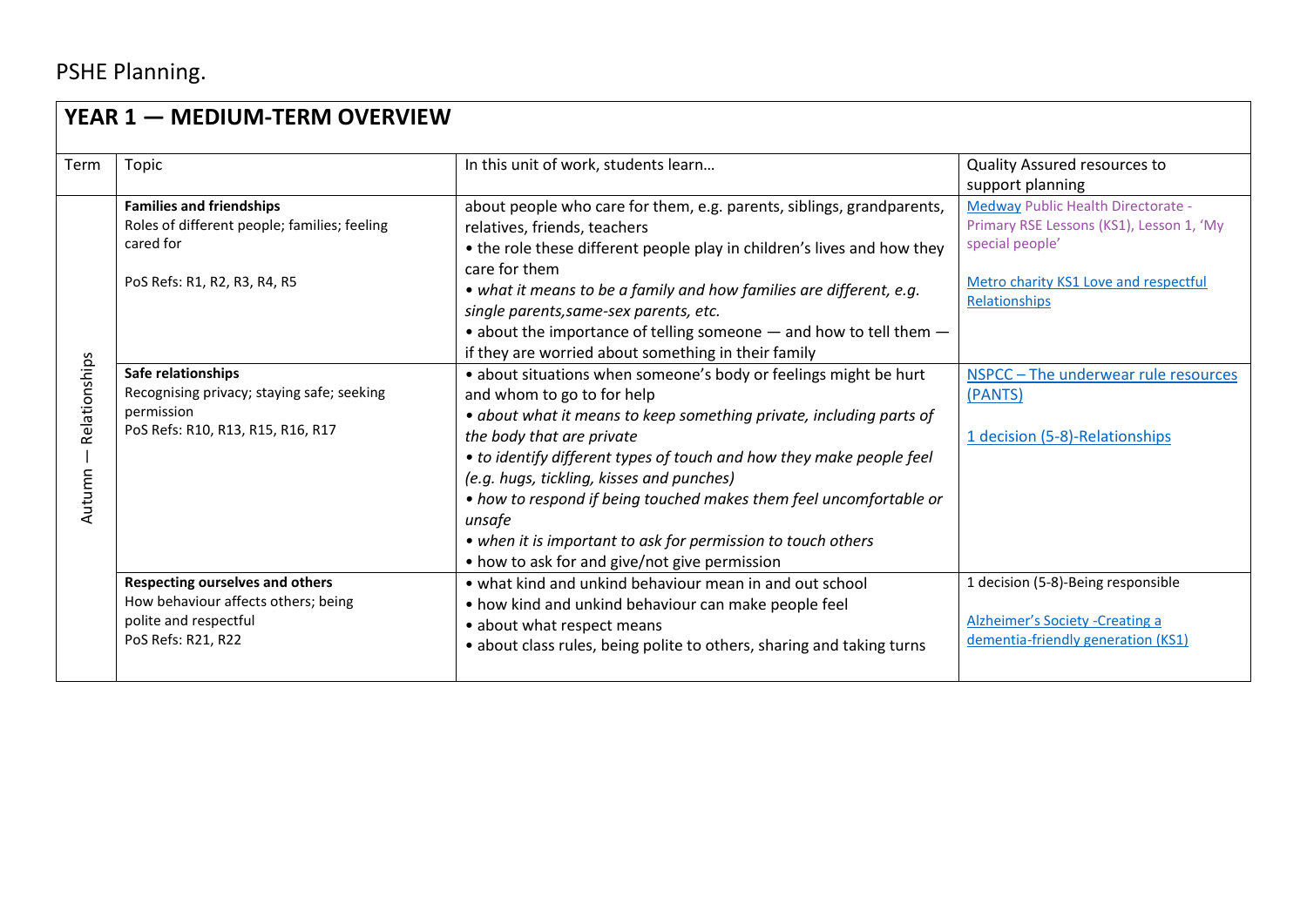| orld<br>≘.<br>Living i<br>Spring | <b>Belonging to a community</b><br>What rules are; caring for others' needs;<br>looking after the environment<br>PoS Refs: L1, L2, L3 | • about examples of rules in different situations, e.g. class rules, rules<br>at home, rules<br>outside<br>• that different people have different needs<br>• how we care for people, animals and other living things in different<br>ways                        |  |
|----------------------------------|---------------------------------------------------------------------------------------------------------------------------------------|------------------------------------------------------------------------------------------------------------------------------------------------------------------------------------------------------------------------------------------------------------------|--|
|                                  | <b>Media literacy and Digital resilience</b><br>Using the internet and digital devices;<br>communicating online<br>PoS Refs: L7, L8   | • how they can look after the environment, e.g. recycling<br>• how and why people use the internet<br>• the benefits of using the internet and digital devices<br>• how people find things out and communicate safely with others<br>online                      |  |
|                                  | <b>Money and Work</b><br>Strengths and interests; jobs in the<br>community<br>PoS Refs: L14, L16, L17                                 | • that everyone has different strengths, in and out of school<br>• about how different strengths and interests are needed to do<br>different jobs<br>• about people whose job it is to help us in the community<br>• about different jobs and the work people do |  |